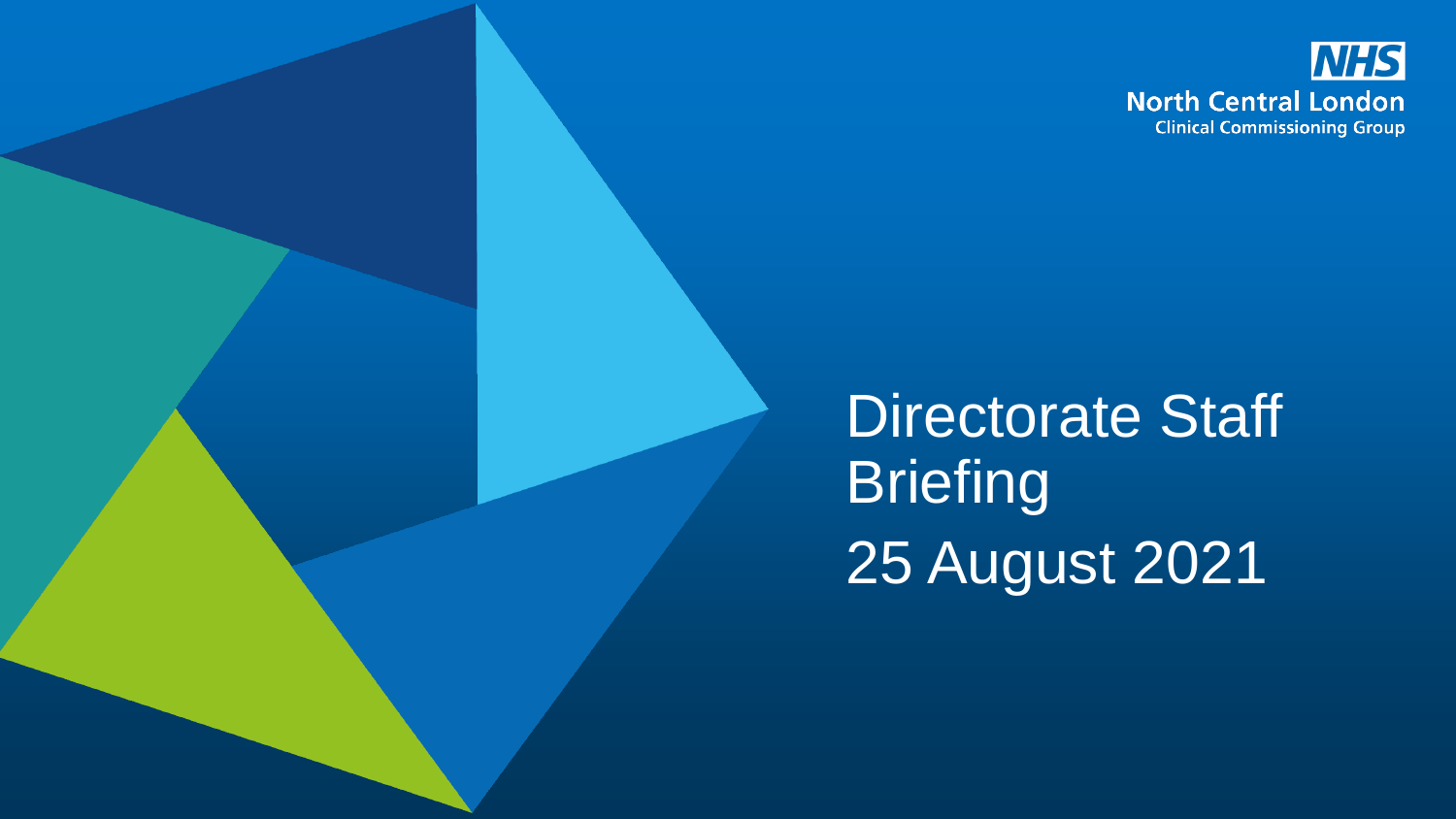# In this briefing. . .



- CSU service transition update
- Our new mental health and wellbeing champions
- Corporate training programme launch
- Workforce Race Equality Standard performance report 2020-21
- Diversity and inclusion strategy 2021-23
- Covid-19 vaccination phase 3 planning
- Mandatory vaccinations for care home workers
- Return to office working feedback
- New phone number for the CCG
- Some reminders and dates for your diaries
- Mid-year pulse survey closes tonight!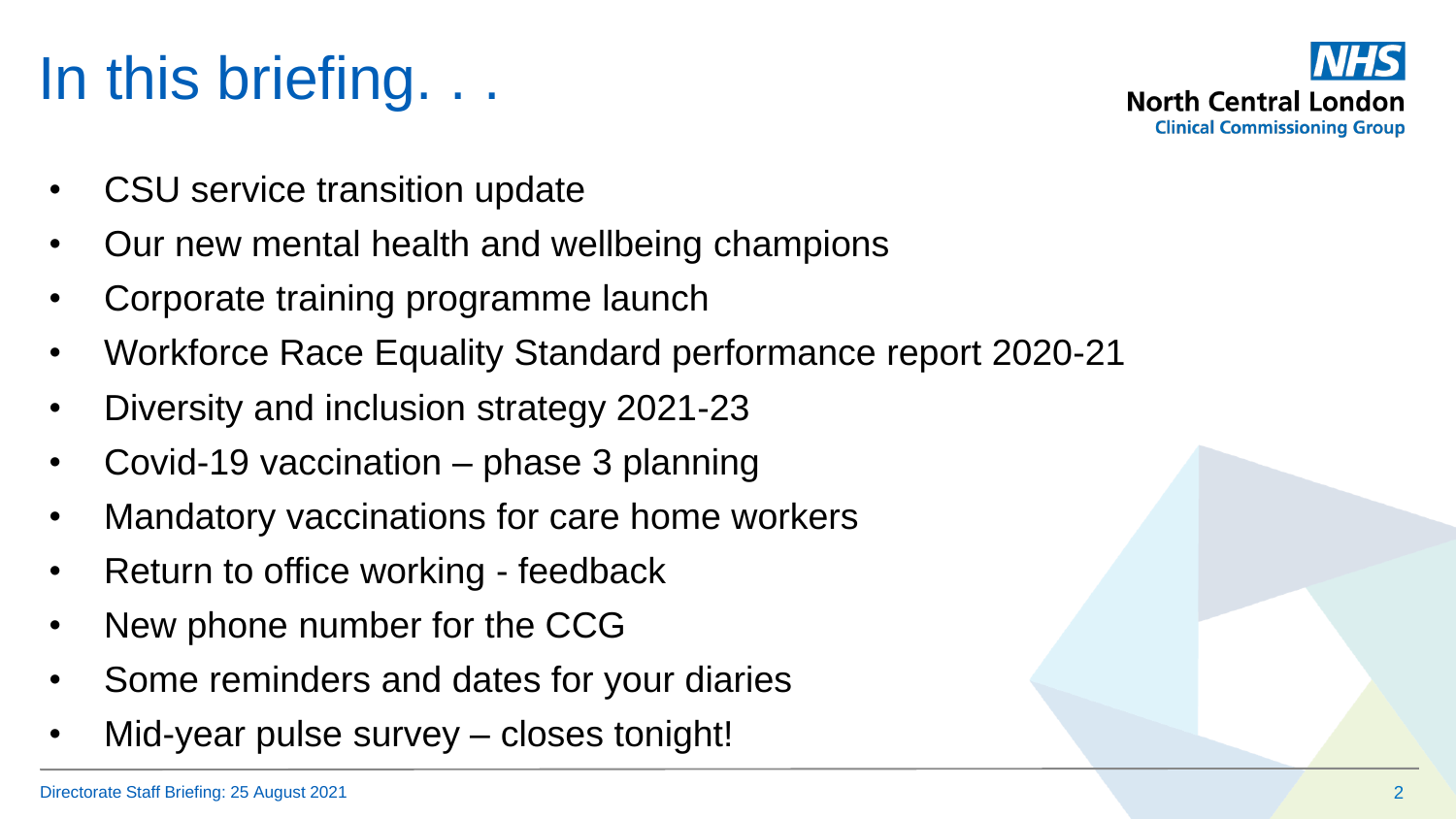### CSU service transition



- Last month, NHS England and NHS Improvement responded to the proposal for inhousing North East London Commissioning Support Unit (NEL CSU) services across London CCGs (North East London, South East London, South West London and North Central London).
- NEL CSU provides services to a range of clients, some within London and some outside of London.
- As this programme has expanded, 'CSU in-housing' will only form part of the wider CSU service transition.
- The CSU service transition programme will now take place in three distinct phases:
- **Phase 1:** Separation of leadership of NEL CSU London services and Out of London services. Out of London services will also incorporate national contracts and data management/DSCRO. All NEL CSU staff will be consulted on these proposals (with the staff consultation due to commence this week) and allocated to London or Out of London. Phase 1 has started and aims to conclude in October.

Continued on next slide…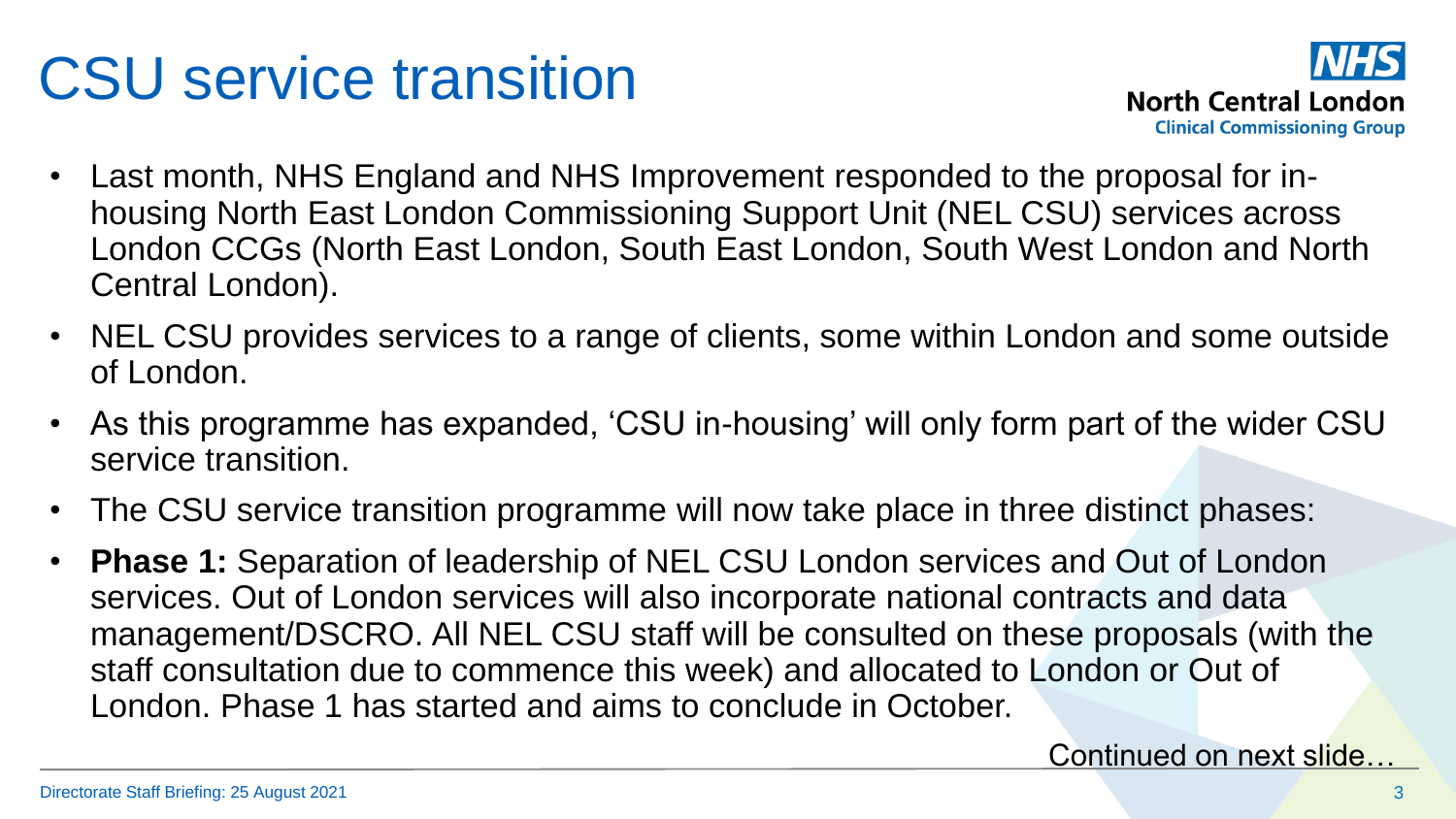### CSU service transition continued…



- **Phase 2:** Service delivery will continue from the two distinct branches. For NCL CCG this means that we will not notice much change, as we anticipate most of our current NEL CSU staff will be placed within the London region. During Phase 2, it is planned that both London and Out of London services will transfer to appropriate end destinations by 1 April 2022. Changes will be addressed in further consultation or engagement processes.
- **Phase 3:** The consultation outcome will be implemented, with services being formally placed in final destination organisations. The planned completion date for Phase 3 is 1 April 2022. NEL CSU employees with a CCG destination organisation will receive the same employment commitment as CCG staff. The purpose of this commitment is to provide those people in organisations directly affected by the proposed legislative changes with employment stability throughout the transition period while minimising uncertainty as much as reasonably possible.
- We will continue to keep you updated as the CSU service transition evolves in the coming months. At this point in time, we just wanted to ensure all NCL CCG staff were aware of the next steps, and cognisant that CSU colleagues would be involved in a consultation process which has started this week.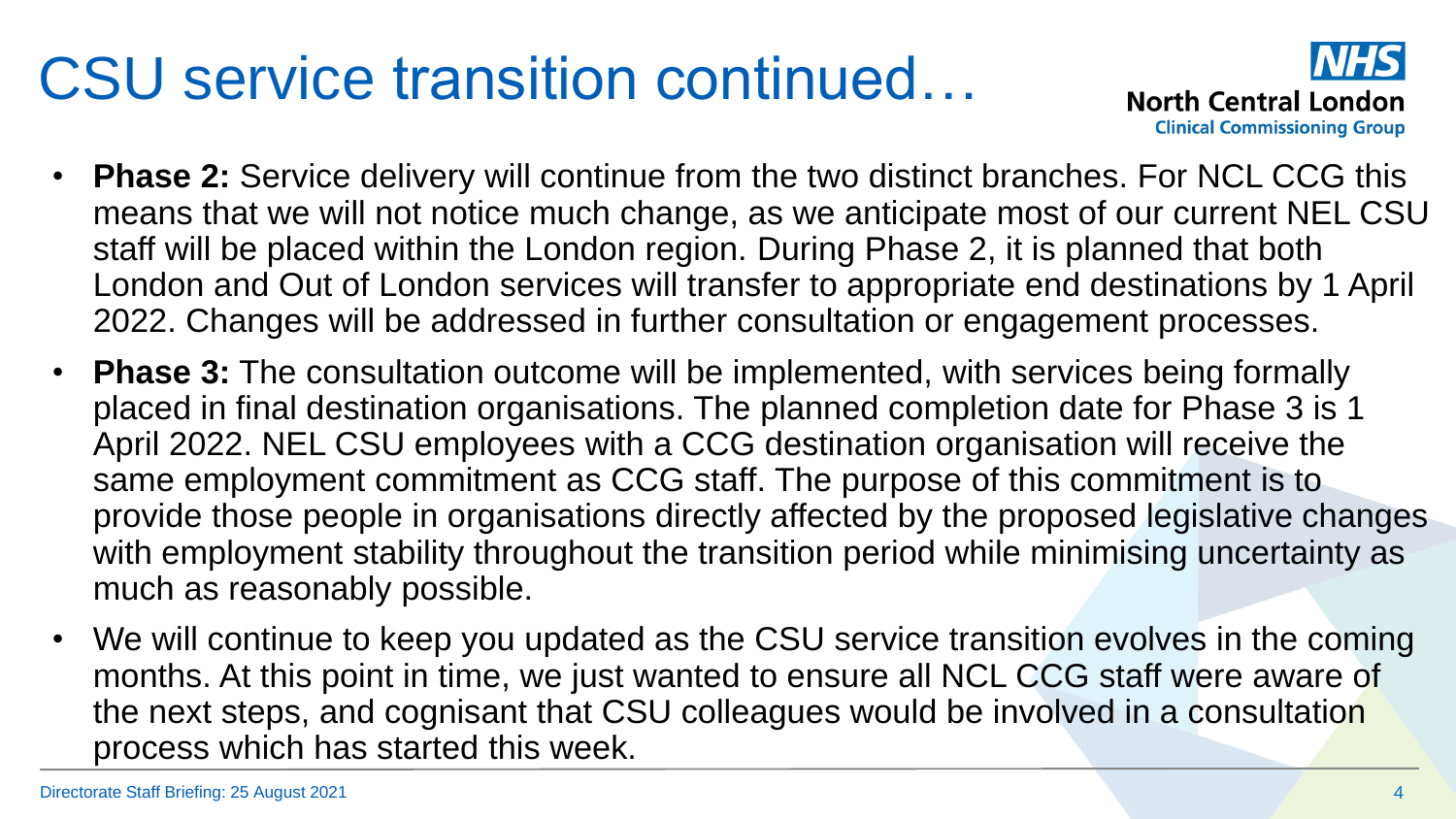#### Mental Health and Wellbeing Champions



- We are delighted to announce that we have 6 members of staff who have completed their Mental Health First Aid training and have agreed to act as Mental Health and Wellbeing Champions for the organisation.
- Staff can contact any of our champions to talk about any areas of their wellbeing and mental health. Conversations will be completely confidential.
- The champions have been trained to have supportive discussions regarding individual mental health and wellbeing and to signpost people in the right direction where they need help. The champions can also offer support to managers who need help regarding a member of their team.
- The champions are: Robyn Sandler ([robyn.sandler@nhs.net\)](mailto:robyn.sandler@nhs.net); Agnes Rieu ([agnes.rieu1@nhs.net\)](mailto:agnes.rieu1@nhs.net); Kitty Grew ([kitty.grew@nhs.net\)](mailto:kitty.grew@nhs.net); Shobhna Rokad ([shobhna.rokad@nhs.net](mailto:shobhna.rokad@nhs.net)); Jennie De Lord [\(j.delord@nhs.net\)](mailto:j.delord@nhs.net); Brett Vallance ([b.vallance@nhs.net\)](mailto:b.vallance@nhs.net)
- Further information is available on the intranet.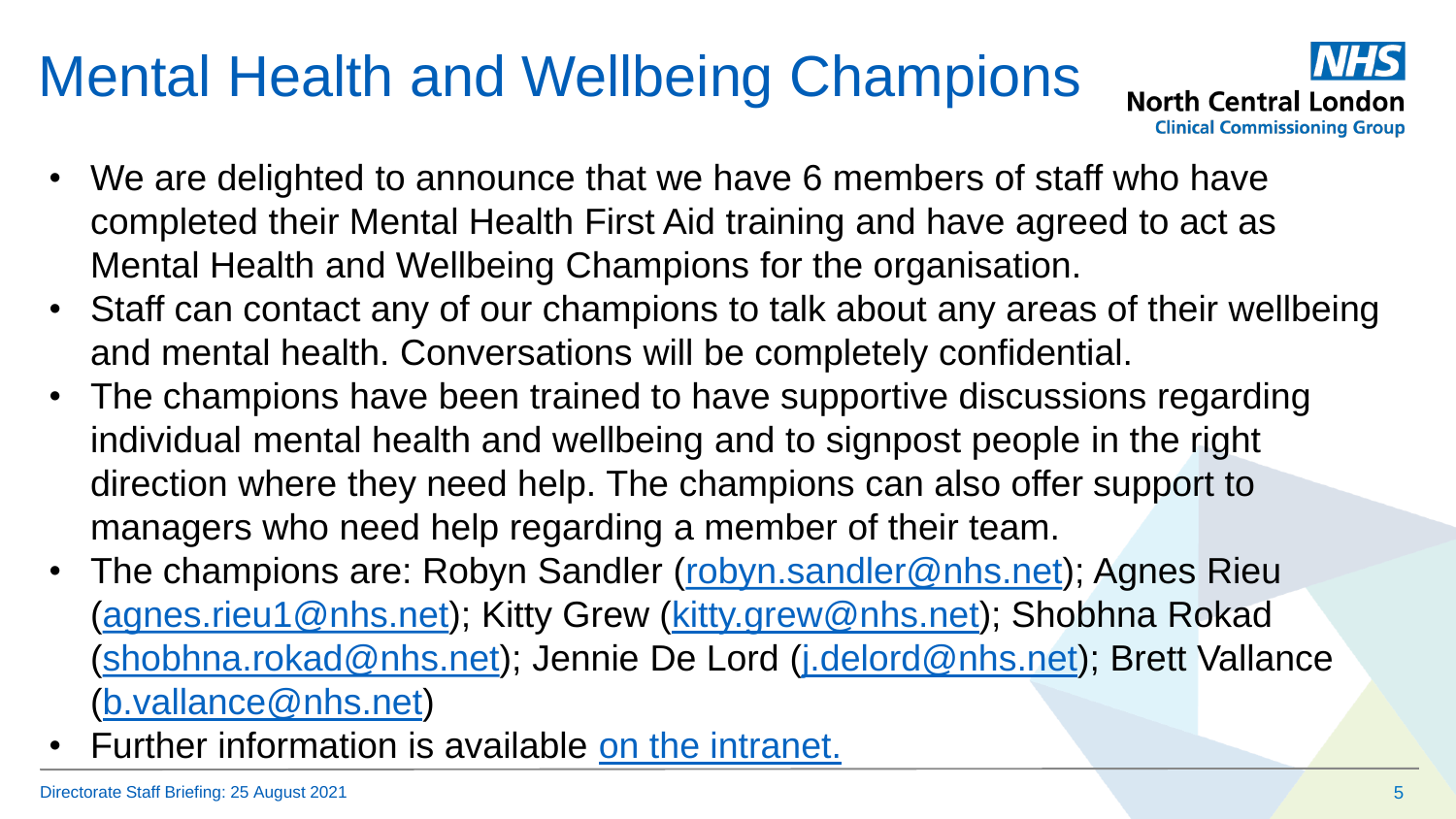# Corporate training programme



- A number of learning and development courses will be available to book from Friday 27 August via the Learning Hub on the intranet
- The courses will be launched in the staff newsletter and are part of our OD plan which is based on themes from appraisals and the staff survey
- There are a range of courses available to support staff learning, development and wellbeing, including:
	- Micro-aggressions and Allyship
	- Developing a Growth Mindset
	- Creating a Positive Impression (CV writing and interview skills)
	- Achieving Assertive Leadership
	- Knowing MS Teams
	- **Effective Communication**
- More information, including booking details, will be on the **Learning Hub** on Friday
- If you have any questions or ideas for future courses please contact [nclccg.od@nhs.net](mailto:nclccg.od@nhs.net)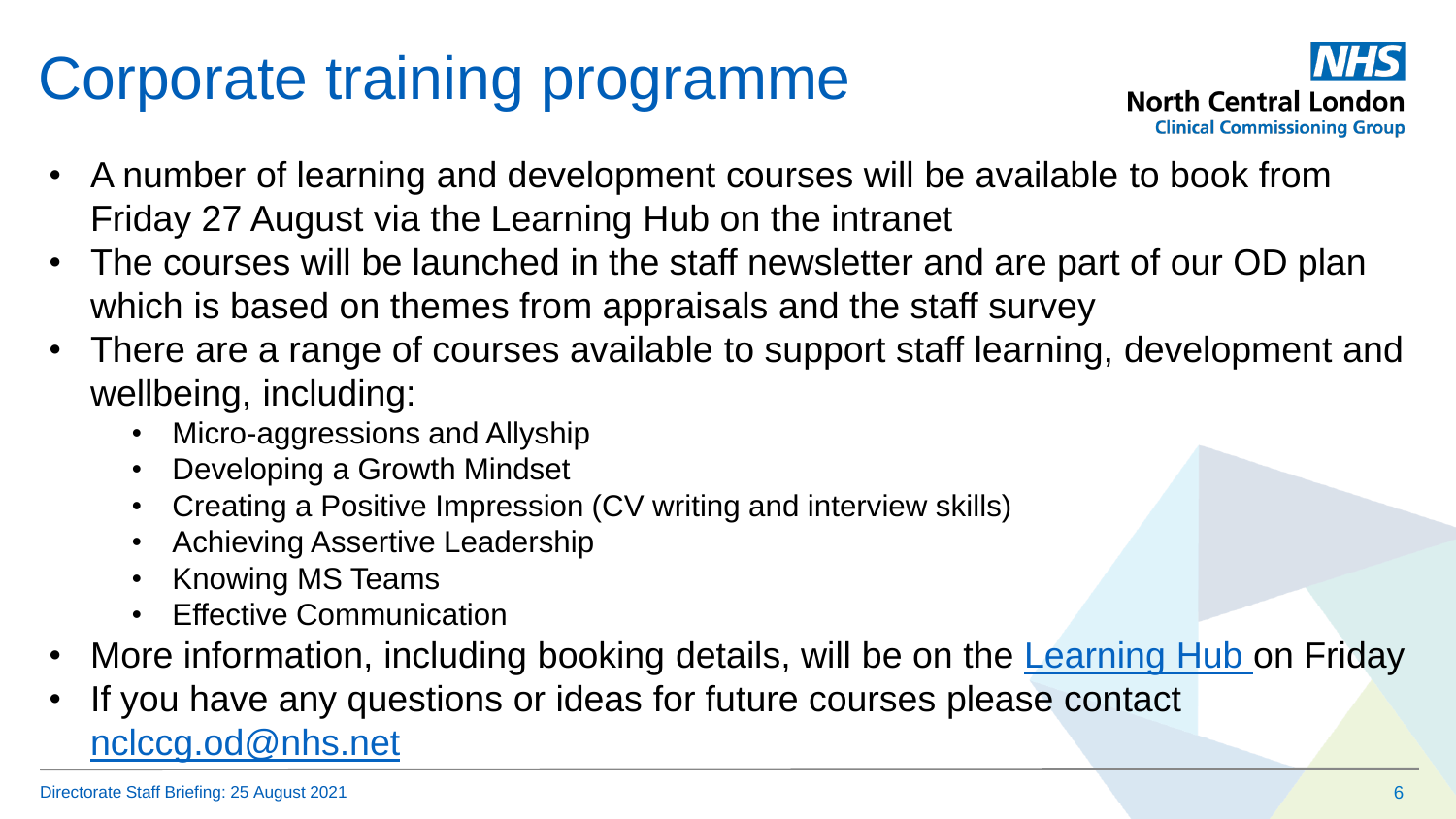### Workforce Race Equality Standard report 2020-21



- NCL CCG has published its annual Workforce Race Equality Standard (WRES) performance report showing key areas of progress in 2020-21. It also includes an action plan for 2021-22.
- The report outlines the CCG's key areas of progress. This includes:
	- increasing BAME representation in senior roles in the CCG;
	- increased likelihood of BAME staff being appointment from shortlisting, and how the gap has narrowed between White and BAME staff in the last two years;
	- a more representative workforce and Governing Body compared with the local demography.
- The report also highlights the key actions that CCG is implementing to tackle discrimination, bullying and harassment, and BAME staff perception about equality of opportunity in promotion and career progression.
- The WRES report [is available on our website](https://northcentrallondonccg.nhs.uk/wp-content/uploads/2021/08/Workforce-Race-Equality-Standard-Report-2020-21.pdf). If you have any questions, please email [Emdad.haque@nhs.net](mailto:Emdad.haque@nhs.net)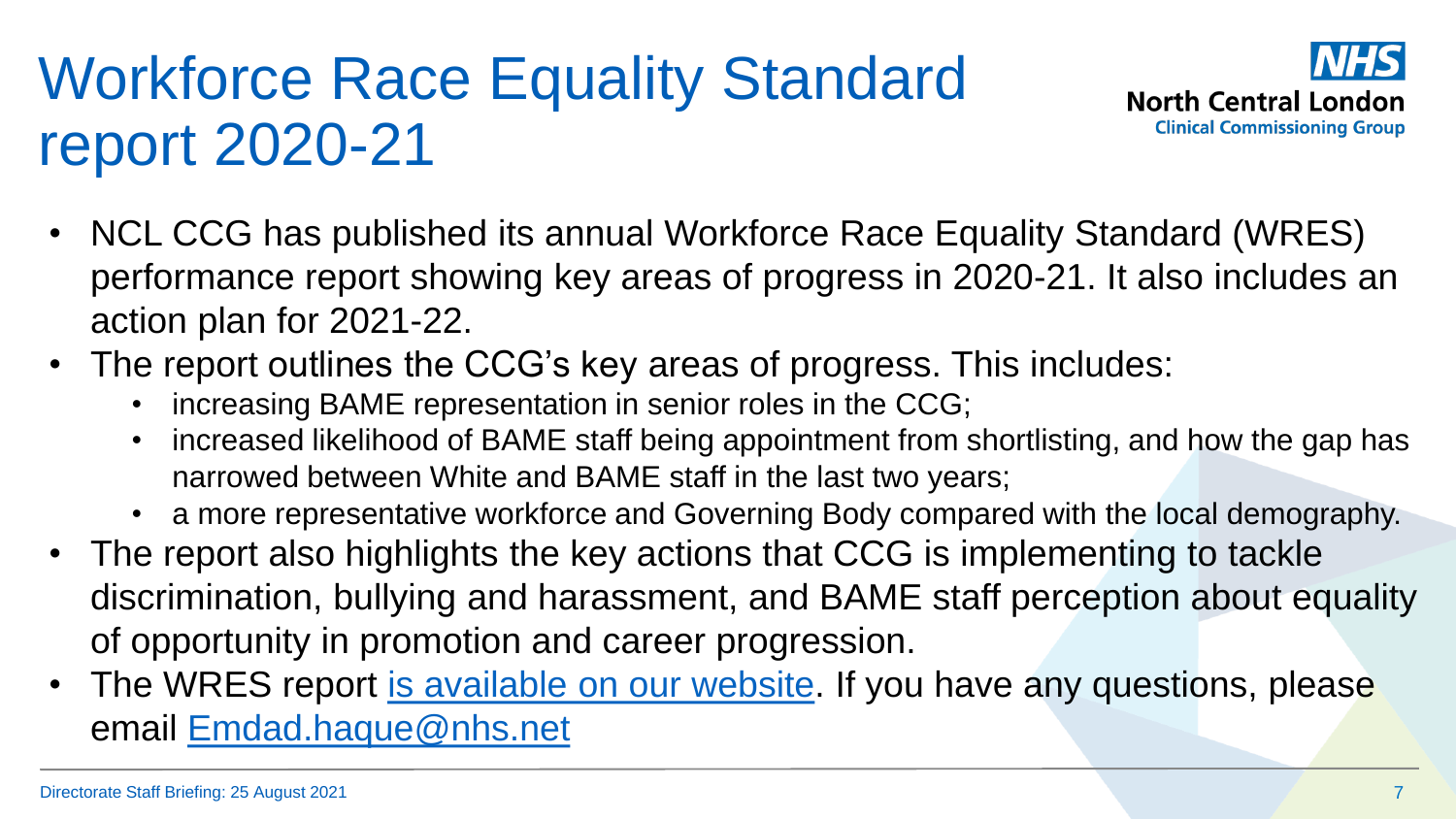# Diversity and Inclusion Strategy



- NCL CCG has refreshed the Equality, Diversity and Inclusion Strategy of the five legacy CCGs and has produced a two year single Diversity and Inclusion Strategy for 2021/23.
- The Strategy has been developed based on the CCG's equality duty and the current and future health inequalities and workforce priorities.
- It includes two specific equality objectives on health and workforce inequalities with specific outcomes, and four system enablers to ensure robust and effective implementation.
- The CCG has engaged both internal and external stakeholders in developing these objectives and the enablers and has developed an annual action plan.
- [The strategy is available on our website](https://northcentrallondonccg.nhs.uk/wp-content/uploads/2021/08/Diversity-and-inclusion-strategy.pdf)
- If you have any questions, please email [emdad.haque@nhs.net](mailto:emdad.haque@nhs.net)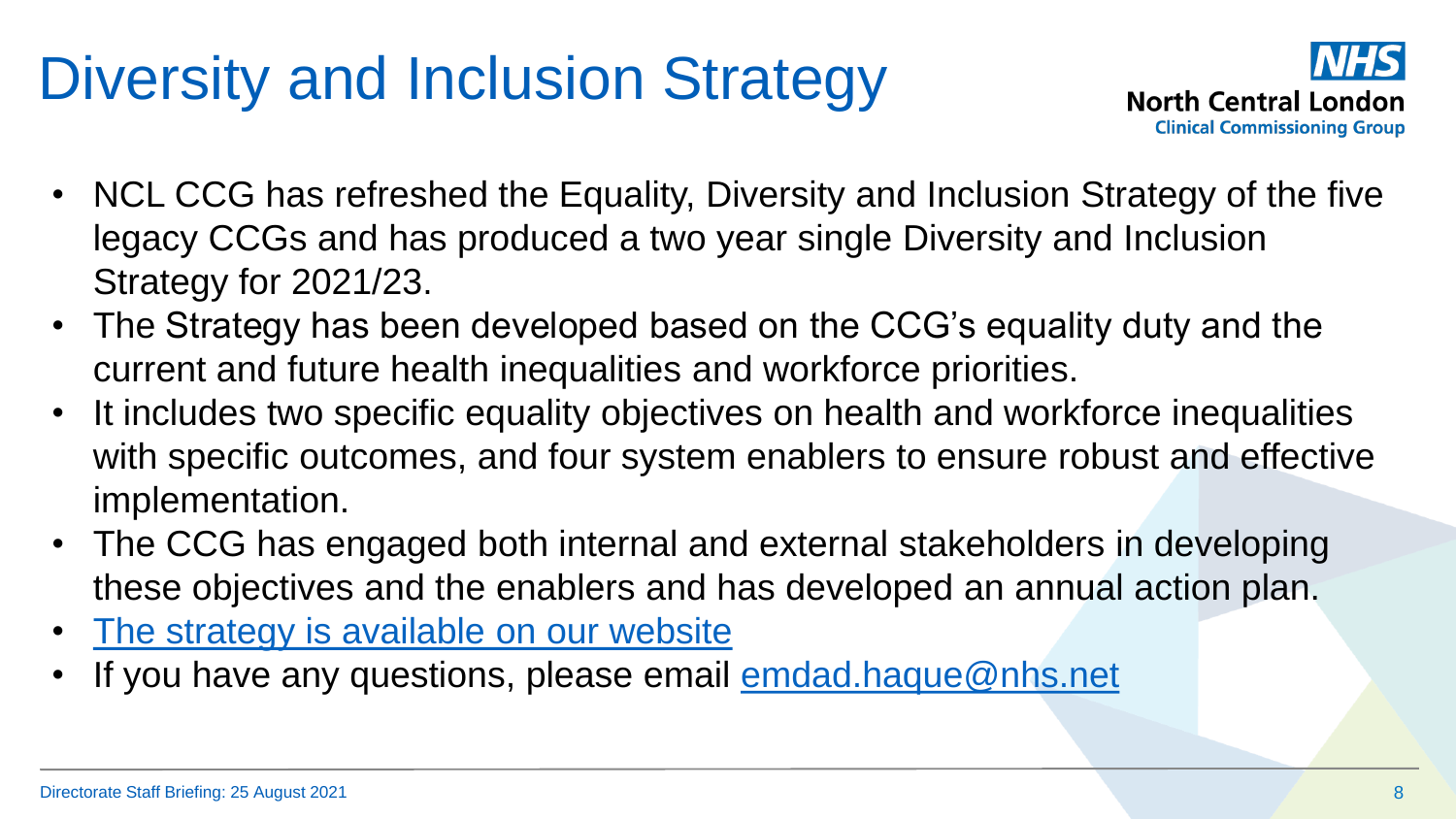#### Covid-19 vaccination – phase 3



- Phase 3 is the next phase of the Covid-19 vaccination programme, focused on delivering booster vaccinations, as well as continuing to give first and second doses to people who are yet to have them.
- Phase 3 will take place over autumn/winter and booster vaccinations can be given alongside flu jabs
- We are mobilising lots of sites across NCL to deliver phase 3 lots of primary care settings including more PCN and community pharmacy sites along with some larger vaccination centres and hospital hubs for staff. Delivery will vary borough by borough.
- Lots of complexities to work through and we recognise the need for very clear communications to patients.
- Lots of work has been going on to plan and prepare for phase 3 a huge thank you to everyone who has been involved
- Any questions about phase 3, please contact [liam.beadman@nhs.net](mailto:liam.beadman@nhs.net)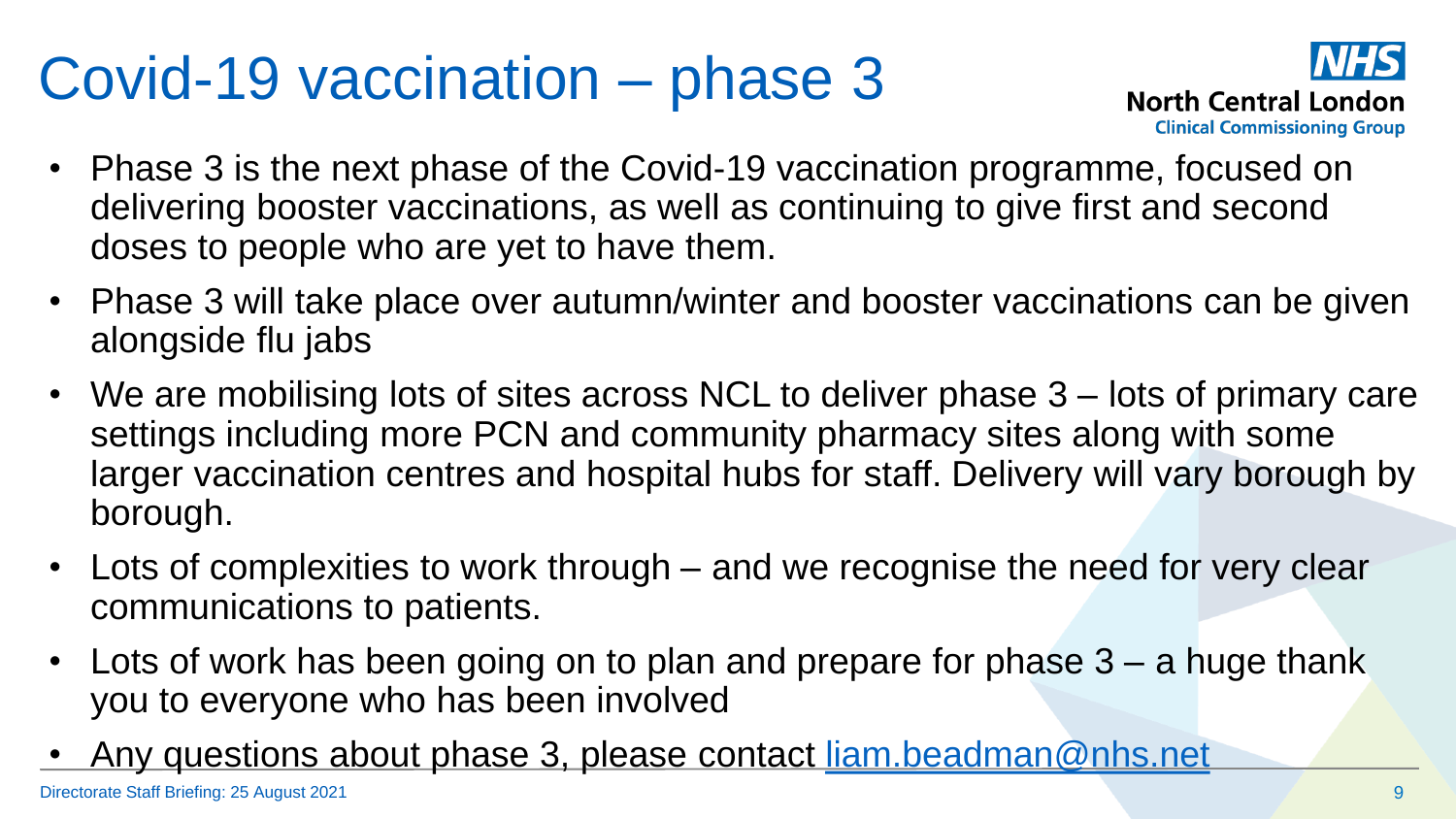### Mandatory vaccinations for care home workers



- New regulations will come into effect on 11 November 2021 requiring all individuals working or deployed in a CQC registered care home to be fully vaccinated against COVID-19 unless an exemption applies.
- In preparation, the HR team are working with CCG Directors to:
	- Undertake an audit to identify CCG teams and staff that are required to visit/work in care homes as part of their role and responsibilities
	- Draft a COVID-19 Vaccination Policy and Procedure that will meet the legislative requirements
	- Support managers to have conversations with staff that work in these setting to determine their vaccination status
	- Manage and support situations where workers have decided not to have the vaccine including those that may be medically exempt.
- Further information [is available on the intranet.](https://intranet.northcentrallondonccg.nhs.uk/ncl-news/mandatory-vaccinations-care-home-workers/473002) If staff have any questions, please contact your HR Business Partner.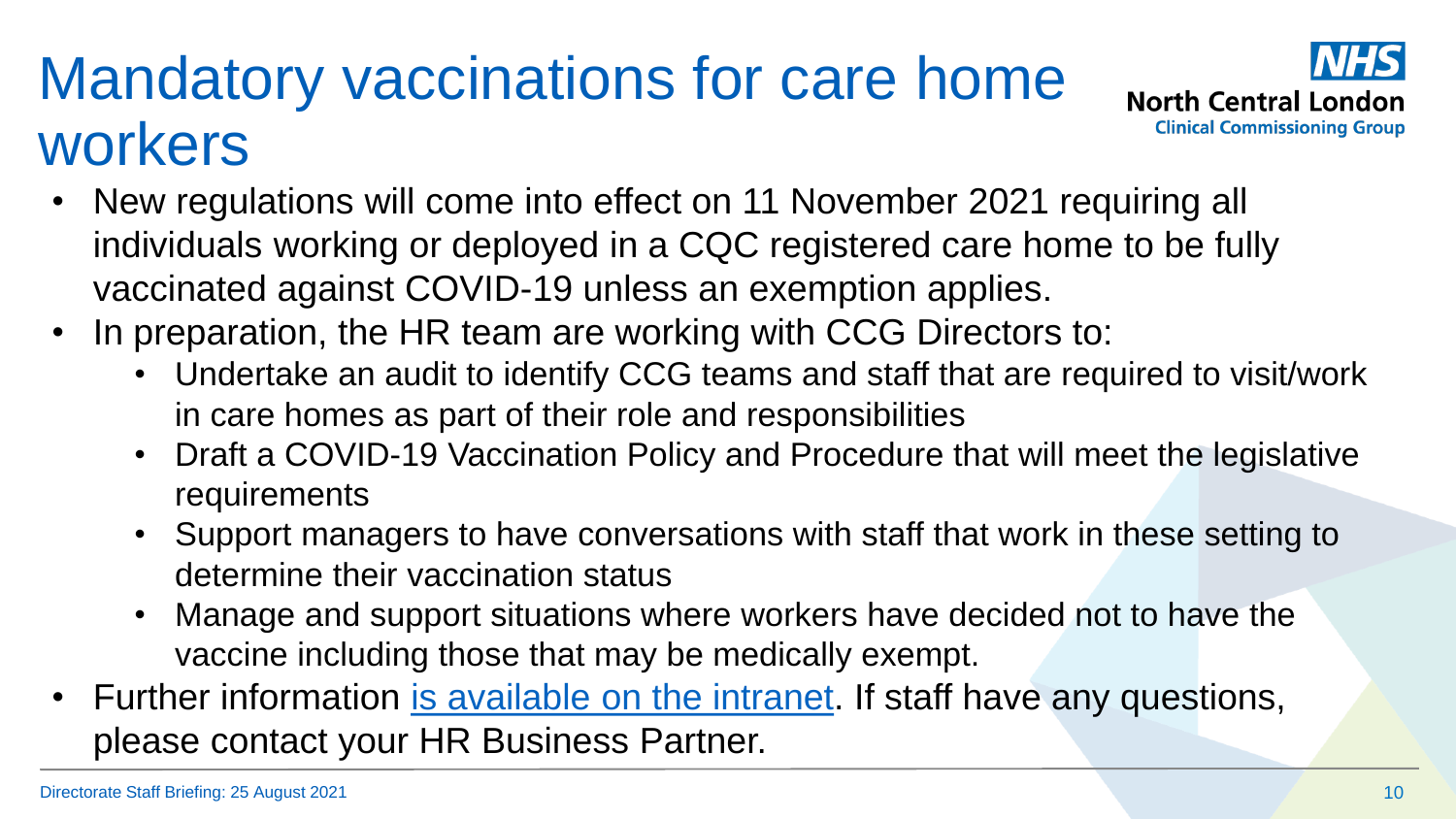### Return to office working - feedback



- Thank you to everyone who has participated in the 'return to office working' trial and for the positive start that we have had.
- Throughout the trial period, we have received some really helpful feedback which have been invaluable to us in developing our future ways of working.
- A summary of the feedback received so far, and the actions we have taken, was included in last Friday's staff newsletter and [is also available on the intranet.](https://intranet.northcentrallondonccg.nhs.uk/ncl-news/returning-to-office-working-feedback/472966)
- We look forward to continuing with our trial into September and starting the process of rolling out these initiatives more widely across the CCG. This will include the formal launch of our new 'Agile Working Policy'.
- Whilst everyone has the opportunity during September to work from our office sites, we are continuing to support home working for any staff who feel this may be too soon for them and we will provide further updates on this approach over the coming weeks.
- If you have any questions, please email [Nclccg.businessservices@nhs.net](mailto:Nclccg.businessservices@nhs.net)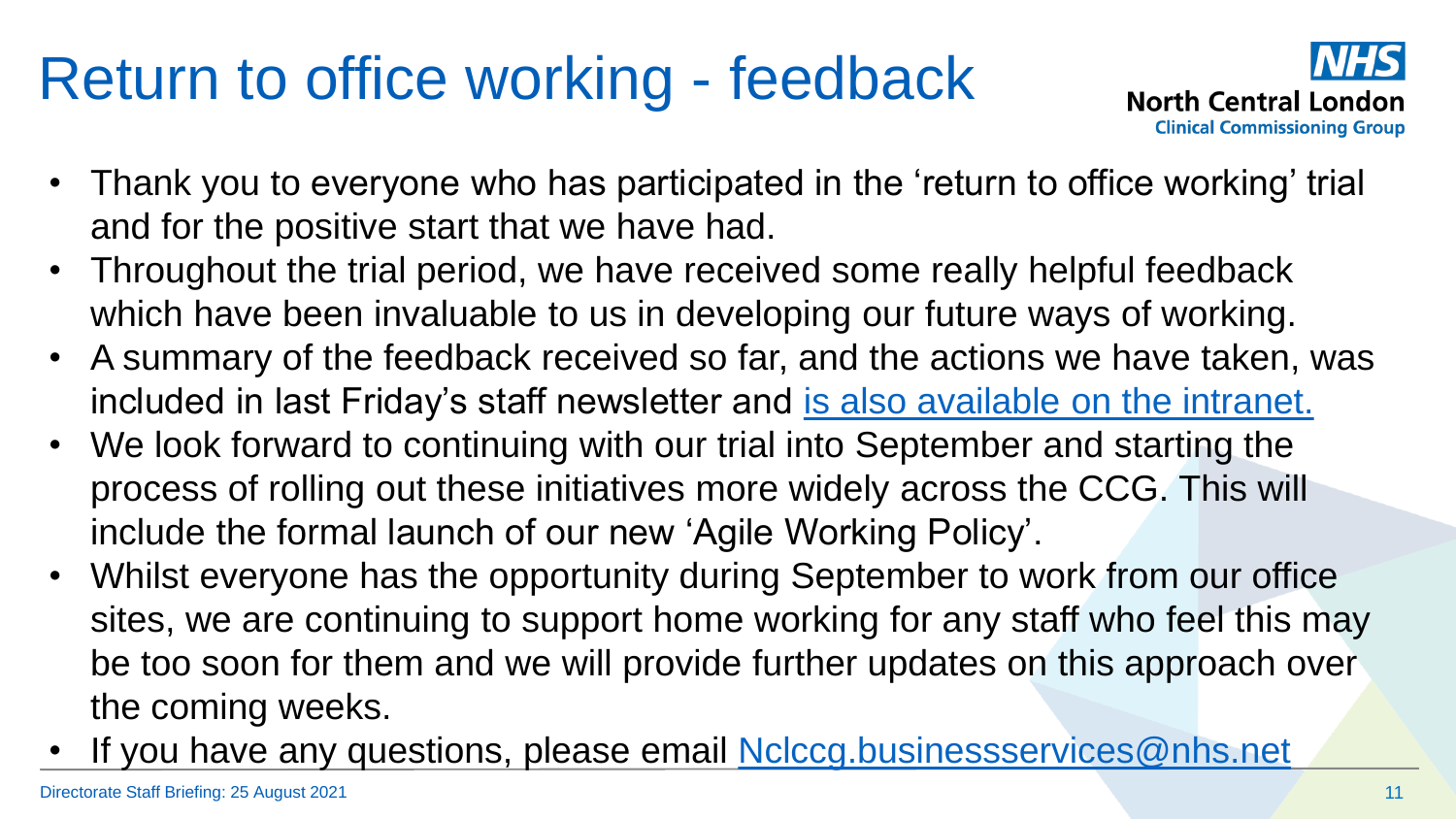### New phone number for the CCG



- We are introducing a new switchboard number for NCL CCG
- The phone number will be 020 3816 3000 and will go live on 1 September
- The switchboard will be open 9am 5pm, Monday Friday and managed by the Corporate Services team
- The new switchboard number will provide callers with the option to press 1 for the continuing healthcare teams or hold for switchboard.
- We will be phasing out the existing (legacy) switchboard numbers for each of the former borough CCGs once we go live with the new number. This will be done over a 4 week period, after which point, these numbers will cease to exist.
- Please make sure you update any letterheads or email signatures and let any of your key stakeholders know. We will also be updating our website and the core stationery templates on the intranet
- If you have any questions, please contact [Rachel.russ@nhs.net](mailto:Rachel.russ@nhs.net)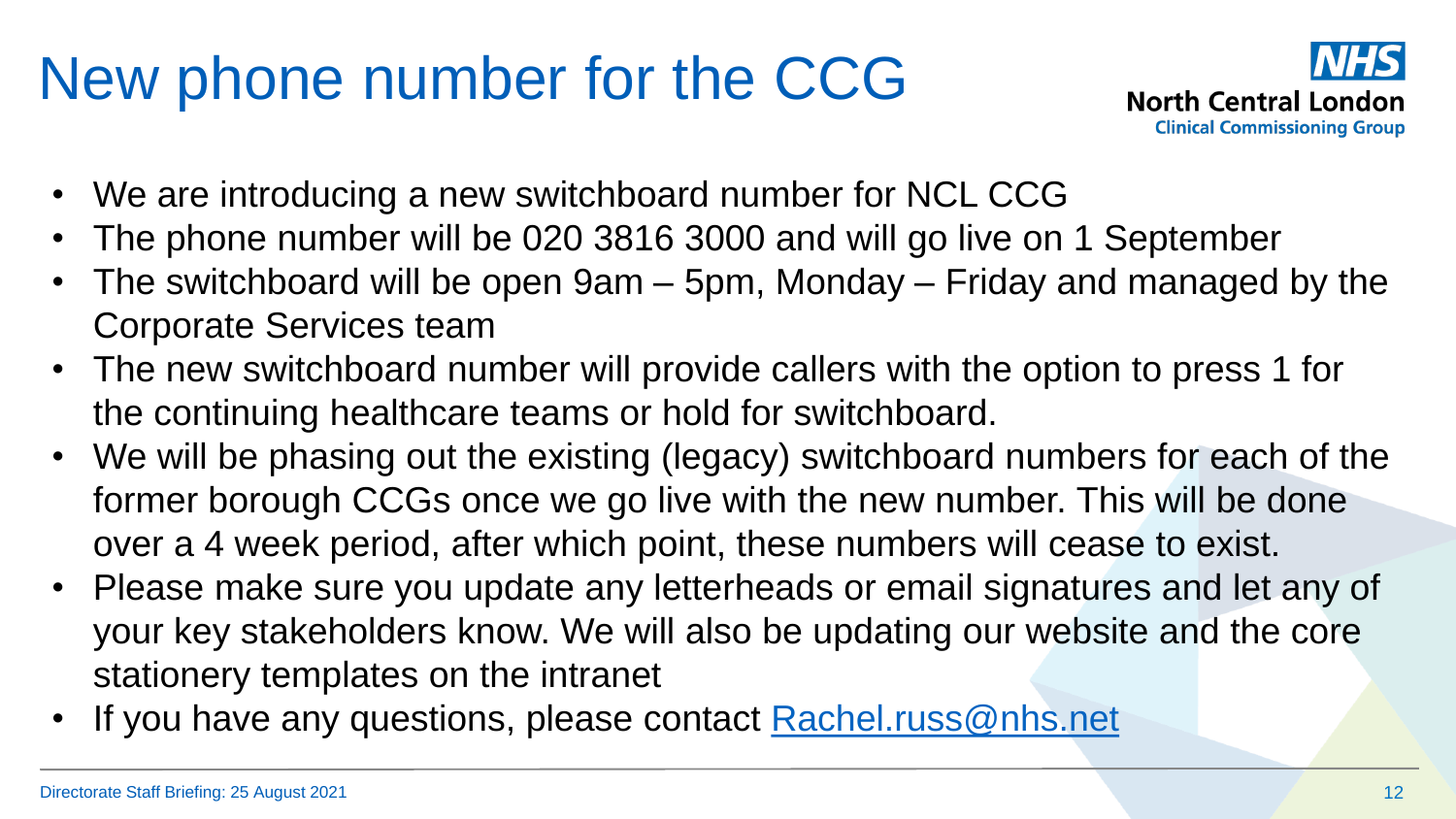## Some reminders and dates for your diaries



- **[Annual declaration of interests](https://intranet.northcentrallondonccg.nhs.uk/ncl-news/conflicts-of-interest-be-sure-to-complete-the-annual-refresh/471331)**  please complete your declaration of interests form by Tuesday 31 August. This is a mandatory requirement for all CCG staff. The form needs to be signed and sent to **Andrew.tillbrook@nhs.net**. Andrew can also answer any questions you may have.
- **[Ask EMT](https://intranet.northcentrallondonccg.nhs.uk/working/ask-emt.htm)**  next drop in session is on Tuesday 14 September, 11.40-12.20pm
- **Pensions drop in clinic** Tuesday 21 September book your spot
- **LGBT+ awareness training**  Tuesday 21 September, 2-3.30pm a calendar invite has been sent to all staff. Please let [Nclccg.communications@nhs.net](mailto:Nclccg.communications@nhs.net) know if you haven't received it.
- **[The CCG's Annual General Meeting](https://northcentrallondonccg.nhs.uk/news/north-central-london-ccg-annual-general-meeting-2020-2021-save-the-date-thursday-23-september-2021/)**  23 September, 2.30-3.45pm